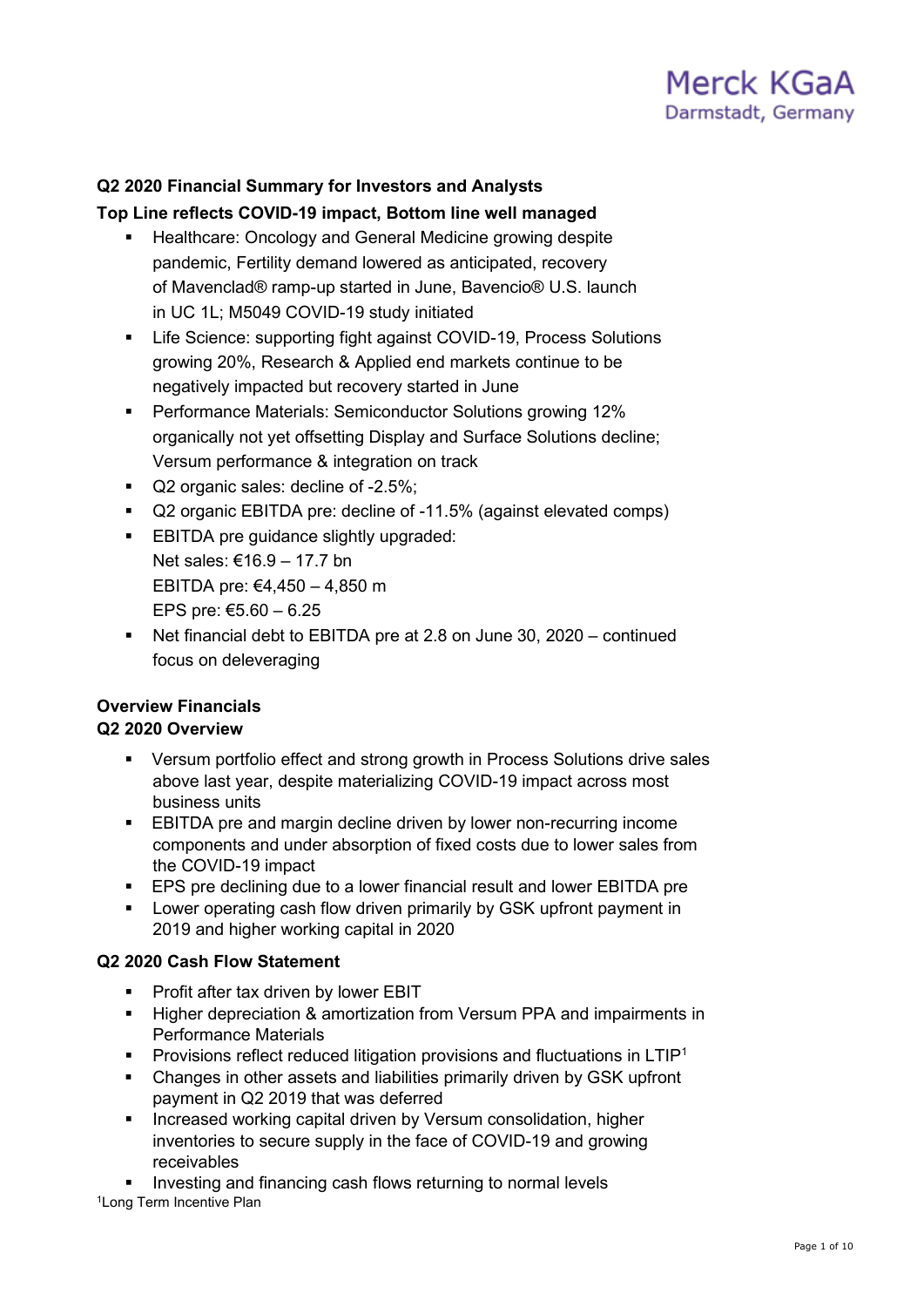#### **Q2 2020 Balance Sheet**

- Stable balance sheet since Dec. 31, 2019
- Continuously higher cash level in order to secure liquidity in the face of the COVID-19 pandemic
- **Equity ratio of 41.1%**
- Financial debt increase reflects bonds issued in January ( $\epsilon$ 1.5 bn) and utilization of available credit lines to increase liquidity reserve; bond repayments in March (€2.0 bn)

#### **Q2 2020 Business Overview**

#### **Healthcare**

- **Savings in M&S and R&D offset impact from lowered Fertility demand and Mavenclad® drag amid COVID-19**
- Net sales deviation YoY: organic -7.4%, FX -2.3%, portfolio -0.9%
- EBITDA pre deviation YoY: organic -25.9%, FX -4.1%, portfolio +0.9%
- Mavenclad® 36% growth versus Q2 2019, especially in U.S.; however demand declines versus Q1 2020 due to COVID-19 as expected; Rebif® returning to the anticipated underlying trajectory
- Fertility heavily impacted across all regions due to temporary shutdown of a majority of clinics
- Erbitux<sup>®</sup> organically slightly growing; Bavencio<sup>®</sup> growing strongly versus last year, but sequentially impacted by COVID-19
- **M&S** decrease due to rigorous cost management, further supported by significant reduction of in person face-to-face activities during pandemic, last year elevated by now expired amortization of Rebif ®
- R&D reflecting ongoing stringent cost control
- EBITDA pre declining faster than sales, driven largely by tough comps from Peg-Pal and Bavencio® milestones in Q2 2019

#### **Life Science**

- **Strong resilience continues in Q2; Process growing 20%, Applied & Research impacted by COVID-19 but recovery visible in June**
- Net sales deviation YoY: organic +6.3%, FX -0.4%, portfolio 0.0%
- EBITDA pre deviation YoY: organic +9.7%, FX -2.4%, portfolio -0.6%
- <sup>19.8%</sup> organic growth of Process Solutions mainly driven by downstream and single use, with COVID-19 demand contributing
- Applied Solutions about stable due to COVID-19-related effects across the full portfolio albeit clear signs of recovery in June
- Research Solutions impacted significantly mainly due to temporary slowdown in academia from COVID-19-related lab closures, also showing clear signs of recovery in June
- **EXECT:** Lower M&S from overall cost-consciousness and lower travel expenses, partially offset by increased freight costs
- Admin increase largely driven by EBITDA pre adjustments ( $\epsilon$ 12 m) and COVID-19-related cost for additional safety precautions
- **Increased R&D driven by investments in strategic projects**
- **EBITDA** pre growing faster than sales, reflecting operational leverage from strong top-line growth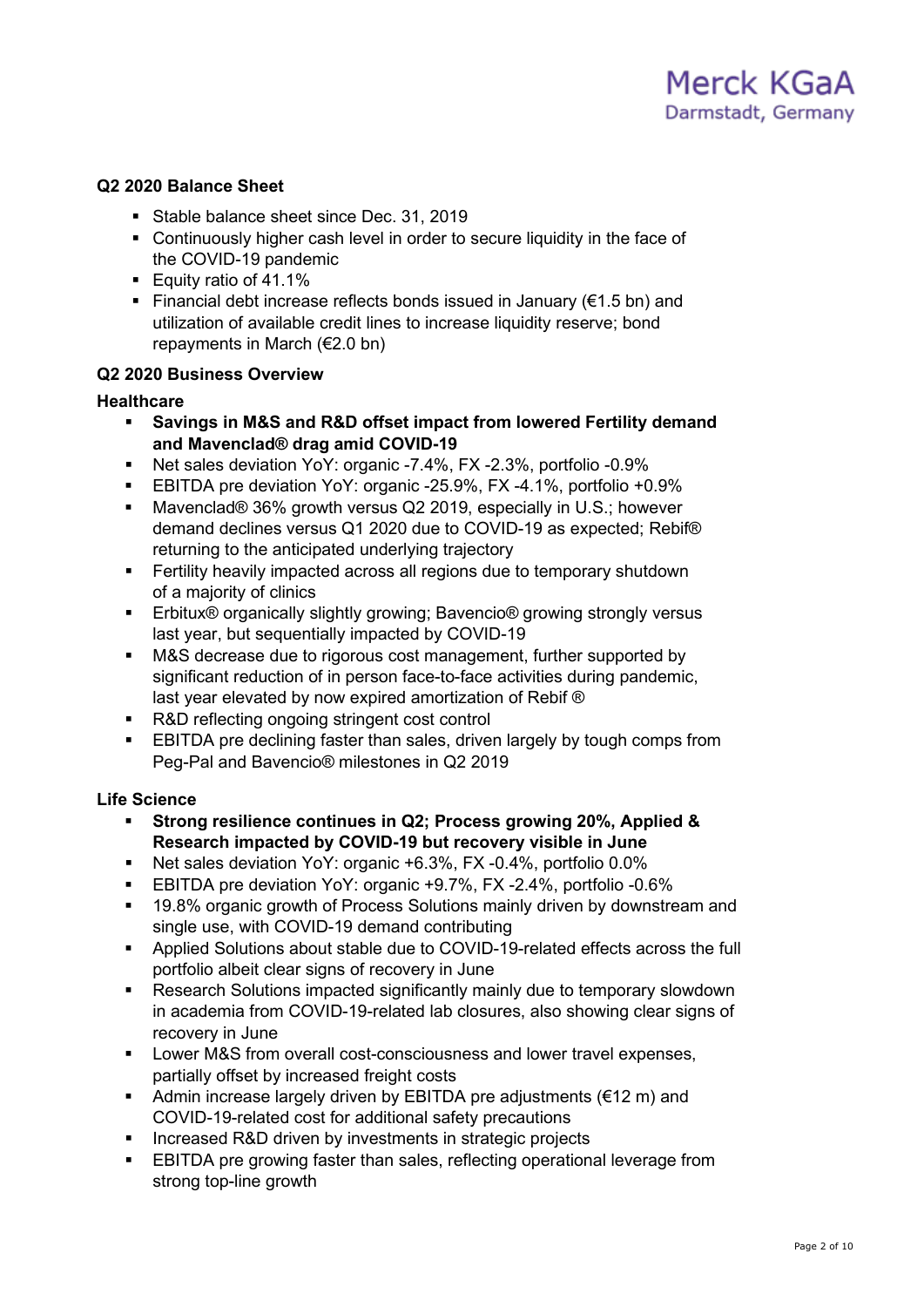#### **Performance Materials**

- **Versum portfolio effect and accelerating Semi growth more than offset declining Display and Surface amid COVID-19**
- Net sales deviation YoY: organic -13.7%, FX +1.8%, portfolio +50.1%
- EBITDA pre deviation YoY: organic -29.7%, FX +3.1%, portfolio +51.8%
- Sales growth of 38% reflects portfolio effect from Versum and positive FX, overcompensating organic decline
- Semiconductor Solutions: further accelerating strong organic growth, cyclical recovery and outperformance continuing
- Display Solutions: COVID-19 weighs on LC's negative underlying trajectory against still elevated comps in Q2 2019; OLED also impacted
- Surface Solutions: declining significantly amid a heavy COVID-19 impact on automotive and cosmetic end markets
- M&S reflects consolidation of Versum acquisition and diligent underlying cost management as part of the Bright Future transformation and countermeasures to COVID-19
- R&D declining from an elevated Q2 2019 base including Bright Future provisions (EBITDA pre adjustments); Q2 2020 includes Versum consolidation and shows underlying Bright Future cost management
- **EXEDENT Increase in EBITDA pre largely reflects portfolio effect from Versum**

#### **2020 guidance**

#### **Our assumptions on the development of the COVID-19 pandemic have remained largely the same since May**

Previous Assumptions (communicated in May)

- **Impact across all regions**
- Cases expected to peak in Q2; Situation eases in H2; Pandemic crisis lasts for FY
- Stressed health systems; Some countries have less effective response than China
- **However, no major resurgences**

Current assumptions (communicated in August)

- **Impact across all regions**
- Recovery progressing during H2
- Some countries struggle to contain virus resulting in stressed health systems; Effective vaccines not broadly available
- Additional flares, but not triggering new widespread lockdowns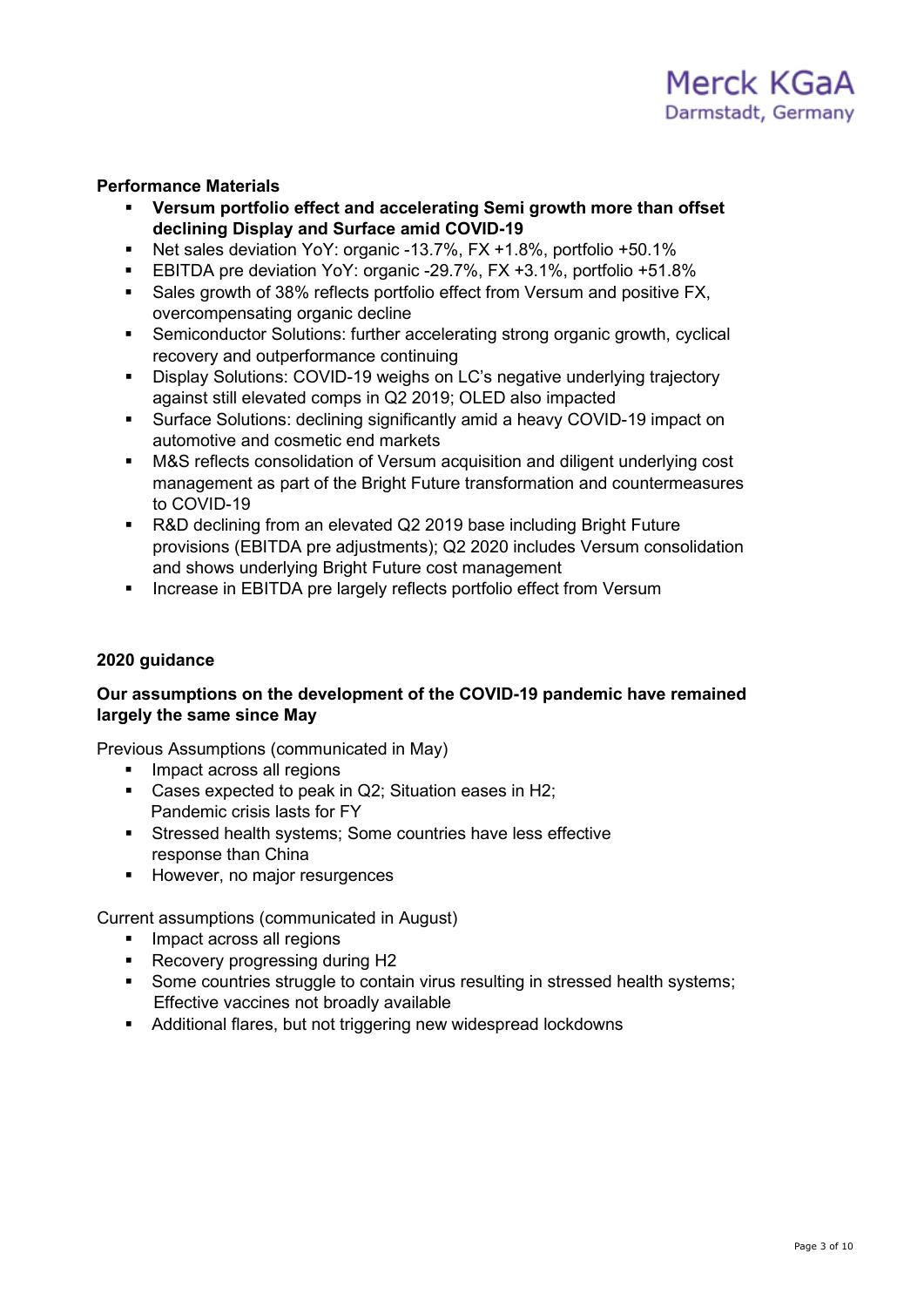#### **COVID-19 guidance given in May overall accurate, improved visibility warrants slight upgrade**

#### **Group:**

- Up to mid single-digit percentage sales impact full year
- Countermeasures in place: confirm 50 to 60% of net sales impact to hit EBITDA pre
- Recovery visible in June, expected to continue in Q3 and Q4

#### **Healthcare**

- Biggest impact in Fertility behind, as clinics are opening up again
- Mavenclad® recovery visible in June
- Other businesses normalizing

Life Science

- Net upside from COVID-19-related demand in Process Solutions
- Recovery as of June in Applied Solutions
- Research showed largest impact, recovering in June as well

Performance Materials

- Strong growth in Semiconductor expected to continue despite COVID-19
- Some ease of impact from COVID-19 in Display versus Q2
- Slight ease on Surface's end markets expected versus Q2

#### **Group:**

- Net sales: Slight to moderate organic growth, Versum growth contribution in mid single-digit percentage range; FX between 0% to -2% YoY; ~€16.9 – 17.7 bn
- **EBITDA pre: EBITDA pre:** Slight to moderate organic growth, mid single-digit percentage range growth from Versum; FX headwinds of -2% to -4% YoY;  $\leq 4.450 - 4.850$  m<sup>1</sup>
	- o EBITDA pre supporting factors:
		- Increasing sales contribution from Mavenclad<sup>®</sup> and Bavencio<sup>®</sup>
		- Stringent M&S and R&D cost management in HC (decrease YoY absolute and as % of sales)
		- **Ongoing strength in Life Science with above-market sales** growth
		- Good momentum in Semiconductor Solutions and cost savings from Bright Future program related initiatives
		- High level of cost consciousness and prioritization
		- **Four quarters of Versum**
	- o EBITDA pre reducing factors:
		- No more support from Pfizer deferred income  $(\epsilon 191 \text{ m in } 2019)$
		- **Lower income from pipeline management**
		- Continued decline of Liquid Crystals and Rebif<sup>®</sup>
		- COVID-19 related sales and earnings effect
		- **•** Potential additional effect from VBP<sup>2</sup> in China during Q4 for Glucophage®
- EPS pre: ~€5.60 6.25

<sup>1</sup>CO guidance 2020: Slightly higher than last year 2Volume Based Procurement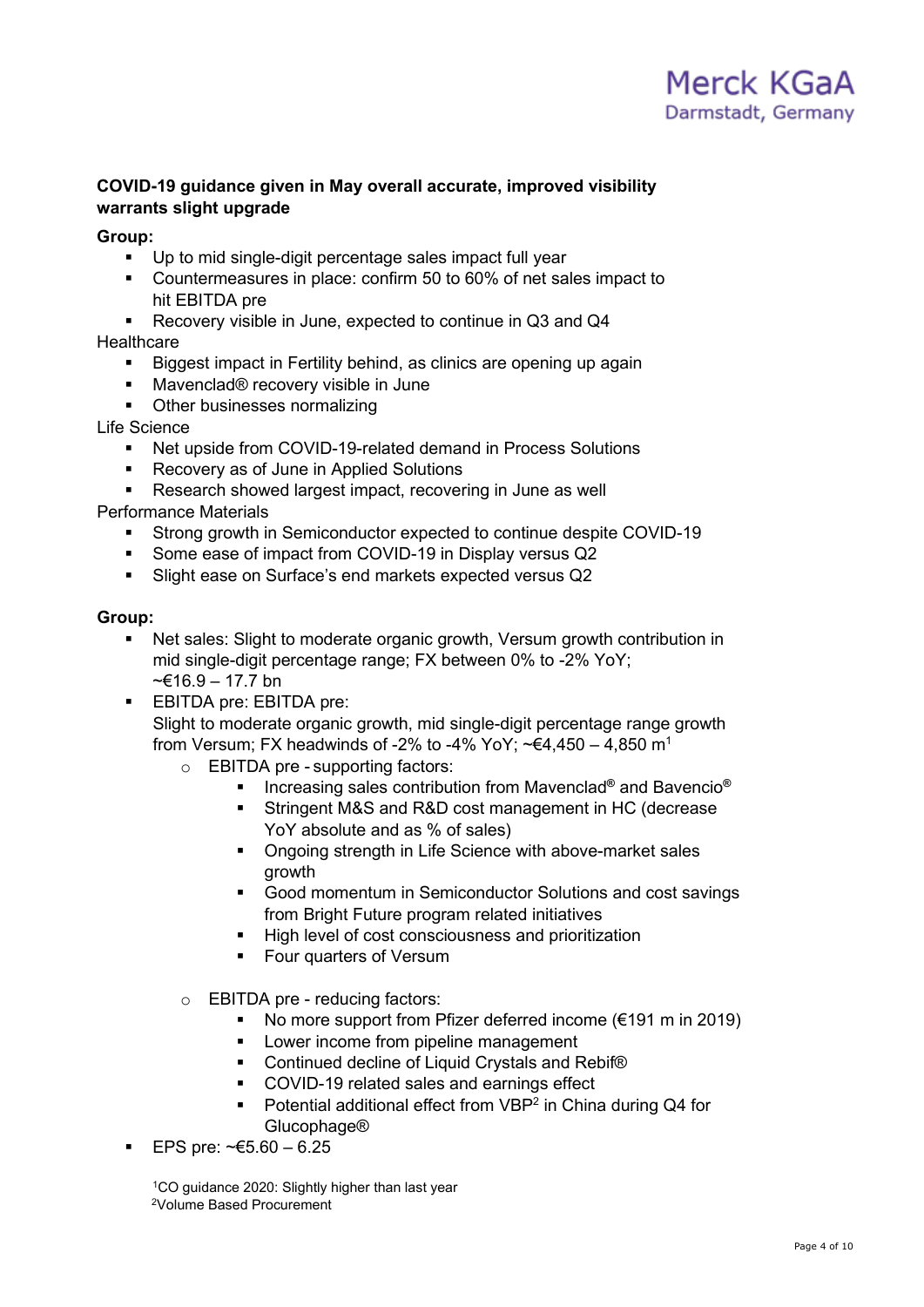# Merck KGaA Darmstadt, Germany

#### **Qualitative outlook by business sector1 :**

**Healthcare** 

- **Net sales:** 
	- o Slight organic growth
	- o COVID-19 significantly impacting fertility performance
	- o Sustained performance of new products
- **EBITDA** pre:
	- o Organically about stable
	- o Significant adverse FX impact

#### Life Science

- **Net sales:** 
	- o Strong organic growth
	- o Process Solutions trend offsetting slowdown in Research and Applied Solutions
- **EBITDA** pre:
	- o Strong organic growth
	- o Moderate adverse FX impact

#### Performance Materials

- Net sales:
	- o Moderate to strong organic decline
	- o Semiconductor Solutions growing strongly, while COVID-19 weighing on Display and Surface
	- o Mid-thirties percentage contribution from Versum
- **EBITDA** pre:
	- o Organic decline in the low-teens %
	- o Slight support from FX
	- o Mid-thirties percentage contribution from Versum

<sup>1</sup>Business Sector guidances are only support to the Group guidance and do not have to add up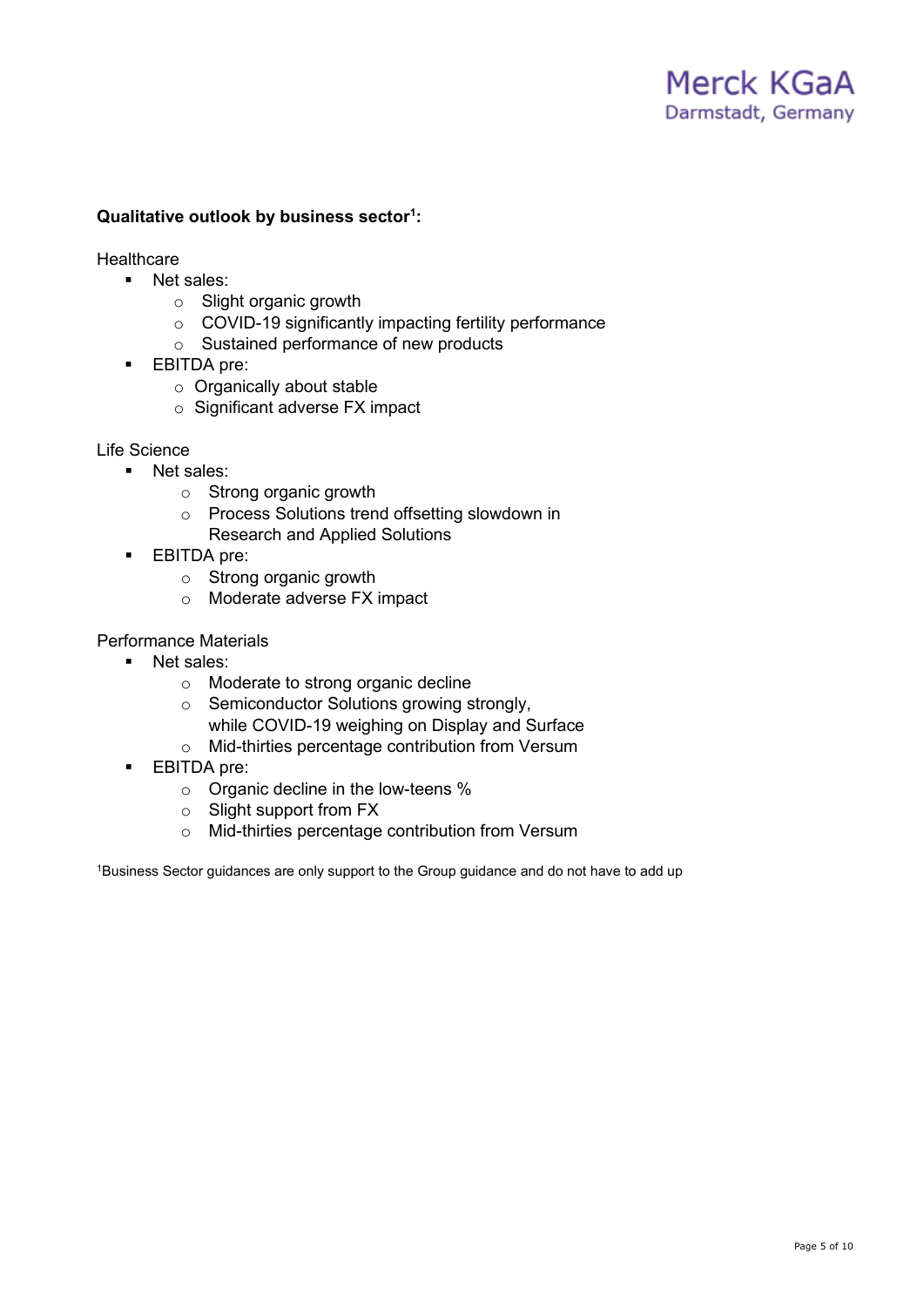#### **Additional financial guidance for 2020**

- 
- 
- **Effective tax rate**
- 
- **F** Hedging / USD assumption
- 2020 Ø EUR/USD assumption **~1.09 to 1.13**

 Corporate & Other EBITDA pre **slightly lower than last year**  $\approx$  -280 to -310 m<br> $\approx$ 24 % to 26%

■ Capex on PPE **a**<br>■ Hedging / USD assumption **1.2 bn FY 2020 hedge ratio ~ 65% at EUR/USD ~1.16**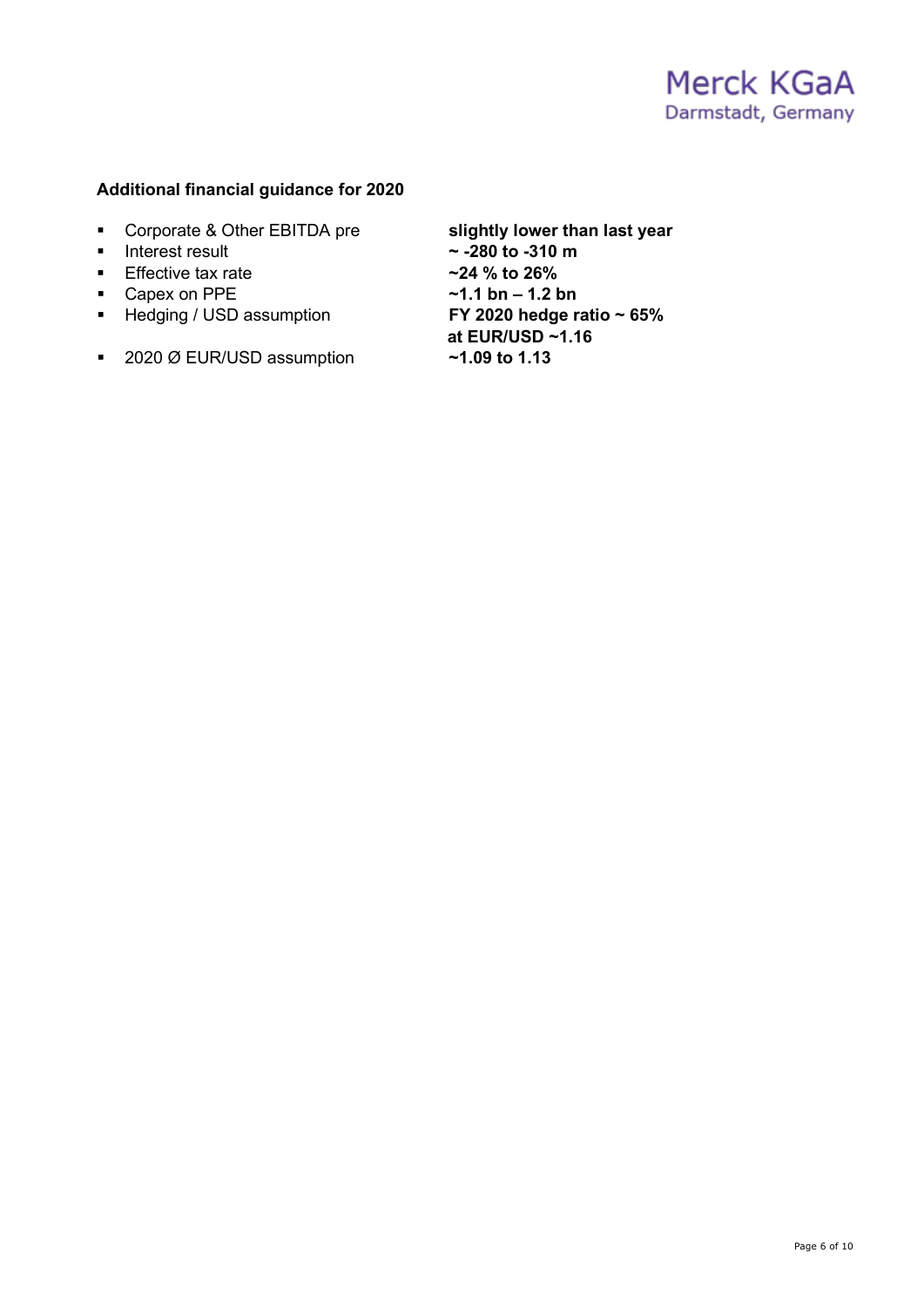# Merck KGaA

# Darmstadt, Germany

| ------------                  |         |              |        |         |                   |          |         |                     |       |        |                              |          |         |                         |        |
|-------------------------------|---------|--------------|--------|---------|-------------------|----------|---------|---------------------|-------|--------|------------------------------|----------|---------|-------------------------|--------|
|                               |         | <b>Group</b> |        |         | <b>Healthcare</b> |          |         | <b>Life Science</b> |       |        | <b>Performance Materials</b> |          |         | <b>Corporate/Others</b> |        |
| $\varepsilon$ m               | Q2 2019 | Q2 2020      | % YoY  | Q2 2019 | Q2 2020           | % YoY    | Q2 2019 | Q2 2020             | % YoY | Q22019 | Q2 2020                      | % YoY    | Q2 2019 | Q2 2020                 | % YoY  |
| Net sales                     | 3 9 7 1 | 4 1 1 9      | 4%     | 677     | 499               | $-11%$   | 705     | 806                 | 6%    | 589    | 814                          | 38%      |         |                         |        |
| % organic                     |         |              | $-2%$  |         |                   | $-7%$    |         |                     | 6%    |        |                              | $-14%$   |         |                         |        |
| $%$ FX                        |         |              | -1%    |         |                   | $-2%$    |         |                     | 0%    |        |                              | 2%       |         |                         |        |
| % portfolio                   |         |              | 7%     |         |                   | $-1%$    |         |                     | 0%    |        |                              | 50%      |         |                         |        |
| <b>EBIT</b>                   | 618     | 491          | $-21%$ | 345     | 269               | $-22%$   | 322     | 386                 | 20%   | 100    | $-30$                        | n.m.     | $-148$  | $-133$                  | $-10%$ |
| Depreciation and amortization | 455     | 556          | 22%    | 177     | 90                | $-49%$   | 197     | 199                 | 1%    | 62     | 249                          | $>100\%$ | 20      | 19                      | $-6%$  |
| <b>EBITDA</b>                 | 1 0 7 4 | 1 0 4 8      | $-2%$  | 523     | 359               | $-31%$   | 518     | 584                 | 13%   | 161    | 219                          | 36%      | $-128$  | $-115$                  | $-10%$ |
| Adjustments in EBITDA         | 65      | 27           | $-59%$ | 5       | 15                | $>100\%$ | 15      | $-15$               | n.m.  | 29     | 19                           | $-34%$   | 16      | 8                       | $-52%$ |
| <b>EBITDA</b> pre             | 1 1 3 9 | 1 0 7 4      | $-6%$  | 528     | 374               | $-29%$   | 533     | 569                 | 7%    | 190    | 238                          | 25%      | $-112$  | $-107$                  | $-4%$  |
|                               |         |              |        |         |                   |          |         |                     |       |        |                              |          |         |                         |        |
| Net financial debt            | 12 3 63 | 12 560       | 2%     |         |                   |          |         |                     |       |        |                              |          |         |                         |        |

\* as per 31 December

**Group Q2 2020**

*Totals may not add up due to rounding*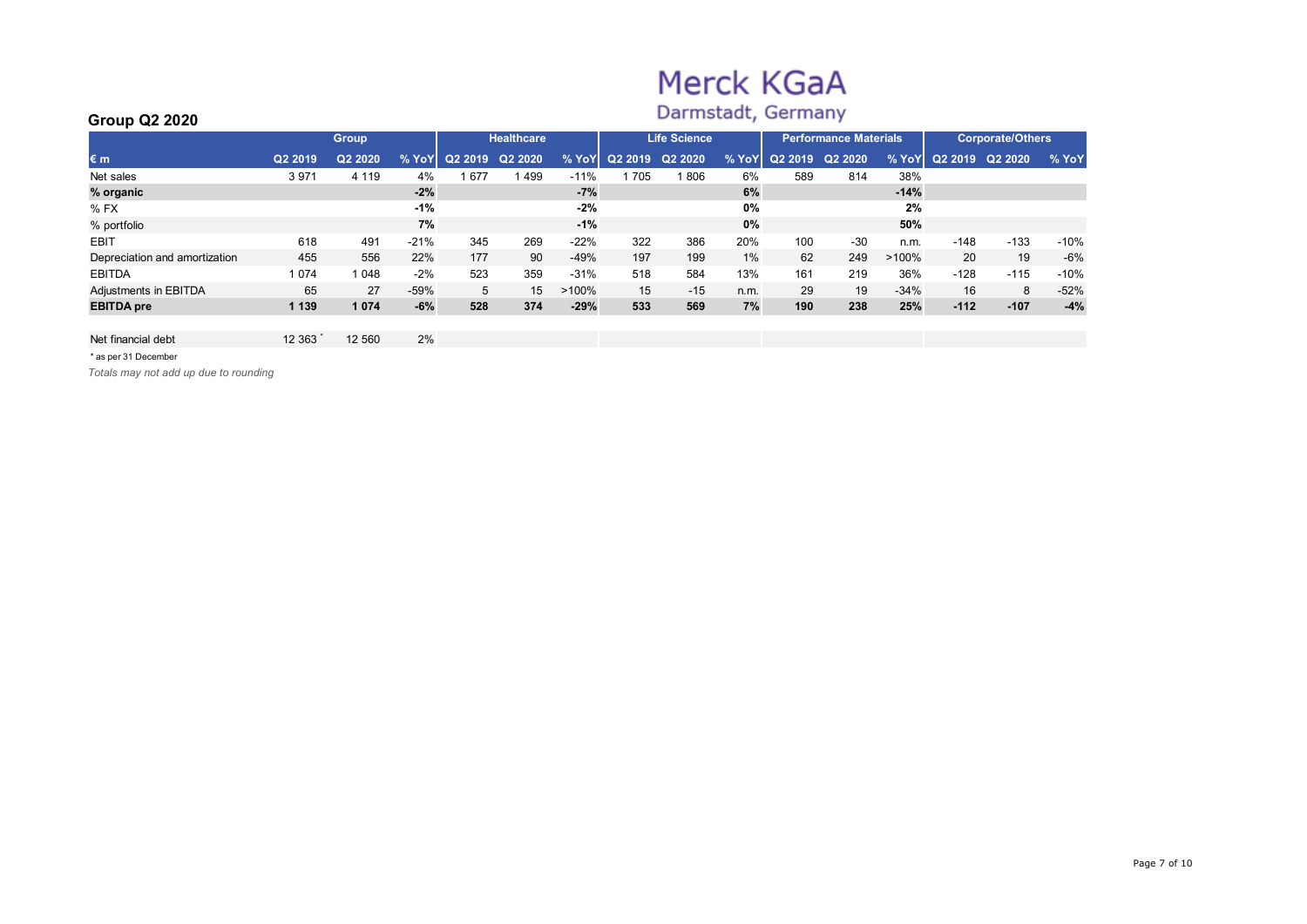| Group                                                          |                |         |         |
|----------------------------------------------------------------|----------------|---------|---------|
| <b>P&amp;L Group</b>                                           | Q2 2019        | Q2 2020 | % YoY   |
| <b>Net sales</b>                                               | 3 9 7 1        | 4 1 1 9 | 4%      |
| Cost of sales                                                  | $-1454$        | $-1610$ | 11%     |
| thereof: intangibles amortization                              | $-44$          | $-57$   | 31%     |
| <b>Gross profit</b>                                            | 2 5 1 7        | 2 5 0 9 | 0%      |
| Marketing and selling expenses                                 | $-1.157$       | $-1035$ | $-11%$  |
| thereof: intangibles amortization                              | $-225$         | $-165$  | $-27%$  |
| Administration                                                 | $-269$         | $-298$  | 11%     |
| Impairment losses / reversals (IFRS9)                          | $\overline{2}$ | -5      | n.m.    |
| Other operating income/expenses                                | 79             | $-160$  | n.m.    |
| Research and development                                       | $-553$         | $-520$  | $-6%$   |
| <b>EBIT</b>                                                    | 618            | 491     | $-21%$  |
| Depreciation and amortization                                  | 455            | 556     | 22%     |
| <b>EBITDA</b>                                                  | 1 0 7 4        | 1 0 4 8 | $-2%$   |
| Adjustments in EBITDA                                          | 65             | 27      | $-59%$  |
| <b>EBITDA</b> pre                                              | 1 139          | 1 0 7 4 | $-6%$   |
| <b>Financial result</b>                                        | $-61$          | $-102$  | 67%     |
| <b>Profit before tax</b>                                       | 557            | 389     | $-30%$  |
| Income tax                                                     | $-136$         | $-100$  | $-27%$  |
| Income tax rate                                                | 24%            | 26%     |         |
| Profit after tax from continuing operations                    | 421            | 289     | $-31%$  |
| Profit after tax from discontinued operation                   | 50             | 0       | $-100%$ |
| Profit after tax                                               | 471            | 289     | $-39%$  |
| Non-controlling interests                                      | 0              | 1       | n.m.    |
| <b>Net income</b>                                              | 471            | 290     | $-38%$  |
| Number of theoretical shares in million                        | 434,8          | 434,8   |         |
| EPS in $\epsilon$                                              | 1,08           | 0,67    | $-38%$  |
| EPS pre in $\epsilon$<br>Totals may not add up due to rounding | 1,54           | 1,30    | $-16%$  |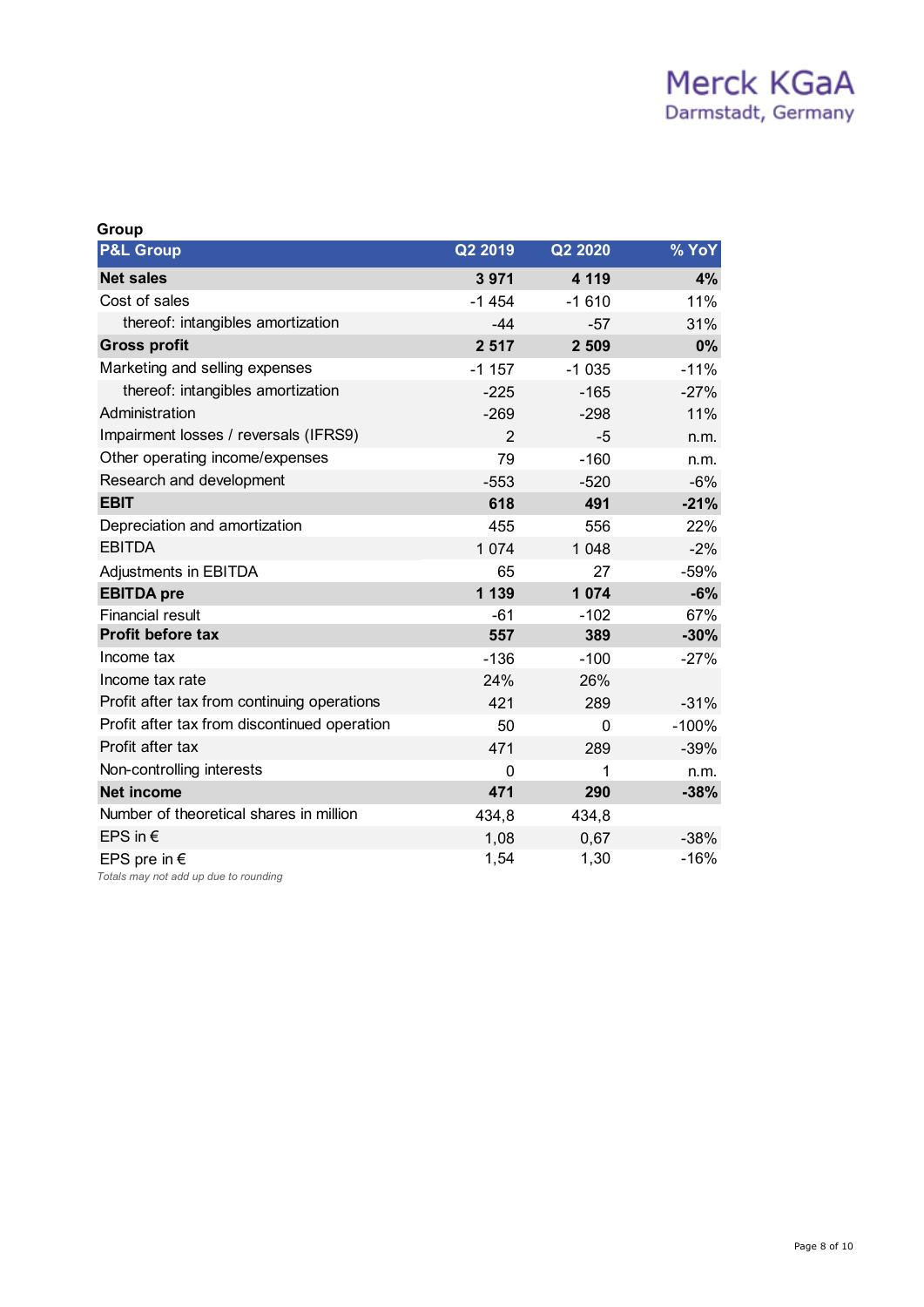| <b>Healthcare</b>                     |         |         |        |
|---------------------------------------|---------|---------|--------|
| <b>P&amp;L Healthcare</b>             | Q2 2019 | Q2 2020 | % YoY  |
| <b>Net sales</b>                      | 1677    | 1 4 9 9 | $-11%$ |
| Cost of sales                         | $-421$  | -364    | $-13%$ |
| thereof: intangibles amortization     | $-1$    | $-1$    | $-30%$ |
| <b>Gross profit</b>                   | 1 256   | 1 1 3 5 | $-10%$ |
| Marketing and selling expenses        | -599    | -409    | $-32%$ |
| thereof: intangibles amortization     | $-112$  | $-14$   | $-88%$ |
| Administration                        | -84     | -81     | $-4\%$ |
| Impairment losses / reversals (IFRS9) | 2       | $-3$    | n.m.   |
| Other operating income/expenses       | 165     | -7      | n.m.   |
| Research and development              | $-395$  | $-366$  | $-7%$  |
| <b>EBIT</b>                           | 345     | 269     | $-22%$ |
| Depreciation and amortization         | 177     | 90      | -49%   |
| <b>EBITDA</b>                         | 523     | 359     | $-31%$ |
| Adjustments in EBITDA                 | 5       | 15      | >100%  |
| <b>EBITDA</b> pre                     | 528     | 374     | $-29%$ |
|                                       |         |         |        |

*Totals may not add up due to rounding*

#### **Life Science**

| <b>P&amp;L Life Science</b>           | Q2 2019 | Q2 2020 | % YoY |
|---------------------------------------|---------|---------|-------|
| <b>Net sales</b>                      | 1705    | 1806    | 6%    |
| Cost of sales                         | $-724$  | $-774$  | 7%    |
| thereof: intangibles amortization     | $-15$   | $-15$   | 6%    |
| <b>Gross profit</b>                   | 982     | 1 0 3 3 | 5%    |
| Marketing and selling expenses        | -490    | -488    | $0\%$ |
| thereof: intangibles amortization     | $-109$  | $-104$  | $-5%$ |
| Administration                        | -68     | $-100$  | 47%   |
| Impairment losses / reversals (IFRS9) | 0       | -1      | n.m.  |
| Other operating income/expenses       | $-32$   | 18      | n.m.  |
| Research and development              | -69     | -75     | 9%    |
| <b>EBIT</b>                           | 322     | 386     | 20%   |
| Depreciation and amortization         | 197     | 199     | 1%    |
| <b>EBITDA</b>                         | 518     | 584     | 13%   |
| Adjustments in EBITDA                 | 15      | $-15$   | n.m.  |
| <b>EBITDA</b> pre                     | 533     | 569     | 7%    |

*Totals may not add up due to rounding*